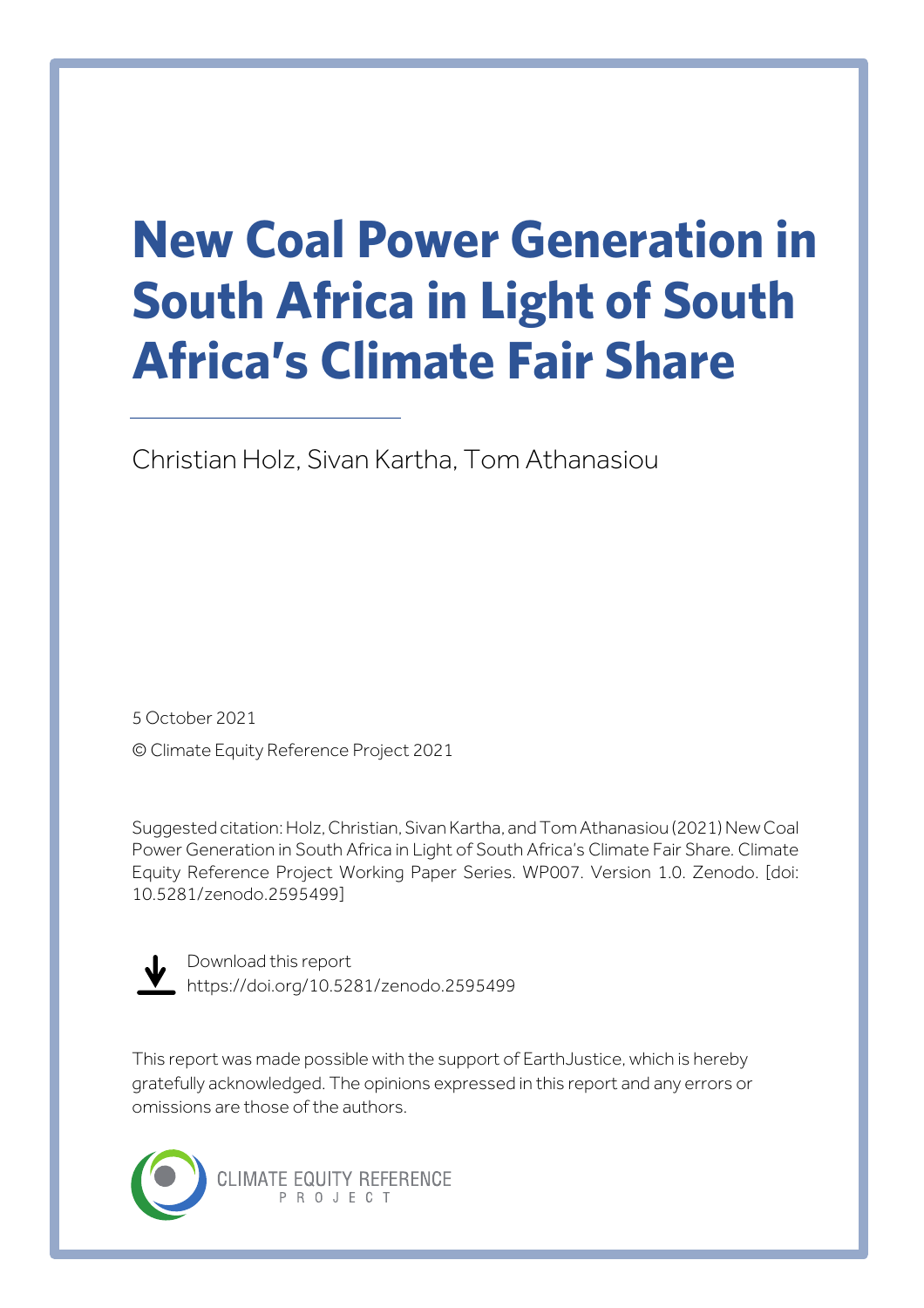## **Executive Summary**

This report provides evidence that the building of 1500MW of new coal power generating capacity – as specified in the *2019 Integrated Resource Plan for Electricity* update (IPR 2019) – is inconsistent with South Africa's efforts to undertake its fair share of the global mitigation required to adhere to the Paris Agreement temperature goal. (This goal is, as specified in Article 2.1.a, "*holding the increase in the global average temperature to well below 2°C [...] and pursuing efforts to limit the temperature increase to 1.5°C*".)

The Intergovernmental Panel on Climate Change clearly established in its *Special Report on Global Warming of 1.5°C* that limitingwarming to 1.5°C is critical for southern Africa. If warming were to rise above 1.5°C, "risks associated with increases in drought frequency and magnitude are projected to be substantially larger at 2°C than at 1.5°C in … southern Africa," and "exposure to multiple and compound climate-related risks is projected to increase between 1.5°C and 2°C of global warming with greater proportions of people both exposed and susceptible to poverty in Africa" (IPCC, 2018)

We draw on results obtained from the Climate Equity Reference Framework, a fair share analysis framework supported by a wide range of civil society groups, including several in South Africa. This civil society coalition released its NDC analysis in the run-up to the Paris climate negotiations at an inaugural event featuring a keynote address by South Africa's Head of Delegation Ambassador Diseko. Subsequently, the South African government used this climate Equity Reference Framework to justify the ambition and fairness of its recently updated NDC (RSA 2021).

This framework presents an ethically coherent method by which one can dynamically calculate national fair shares for all countries, whatever their development status. It defines a country's fair share of the global effort in proportion to its share of global capacity for addressing the problem and historic responsibility for causing it. These are the two foundational ethical principles of the Rio Declaration and the United Nations Framework Convention on Climate Change.

This analysis concludes that while South Africa has a strong claim to international financial, technological, and institutional support to undertake mitigation, it is also obliged to invest the necessary policy attention and material resources in reducing domestic emissions such that they fall below the  $274 - 376$  MtCO<sub>2</sub>eq range in 2030. (This range reflects different specific interpretations of the Paris Agreement's temperature limitation objective, namely via a 1.5°Cconsistent and a 1.8°C-consitent global mitigation pathway. The choice of a 1.8°C level is only one possible interpretation of the phrase "well below 2°C" quoted above, however, and illustrating here follows the example of the UN Environment Programme's Emission Gap Reports.)

In contrast, as shown in accompanying analysis (Merven et al, 2021), forcing 1500 MW of new coal capacity into an otherwise least-cost power sector future raises emissions to 455 MtCO<sub>2eq</sub> in 2030, which is 103 to 180 MtCO<sub>2</sub>eq above the emission range implied by South Africa's fair share of a global 1.5°C mitigation trajectory and 78 to 144 MtCO<sub>2</sub>eg above its fair share of a 1.8°C global trajectory. Thus, this report concludes that forcing in 1500 MW of new coal runs counter to efforts to achieve South Africa's fair share, introducing unnecessary emissions and raising energy costs. Indeed, it would increase by R109 billion the cost of efforts to reduce emissions to a level (350 MtCO2eq) consistent with South Africa's fair share of global emission reductions consistent with the Paris Agreement's temperature limitation objective.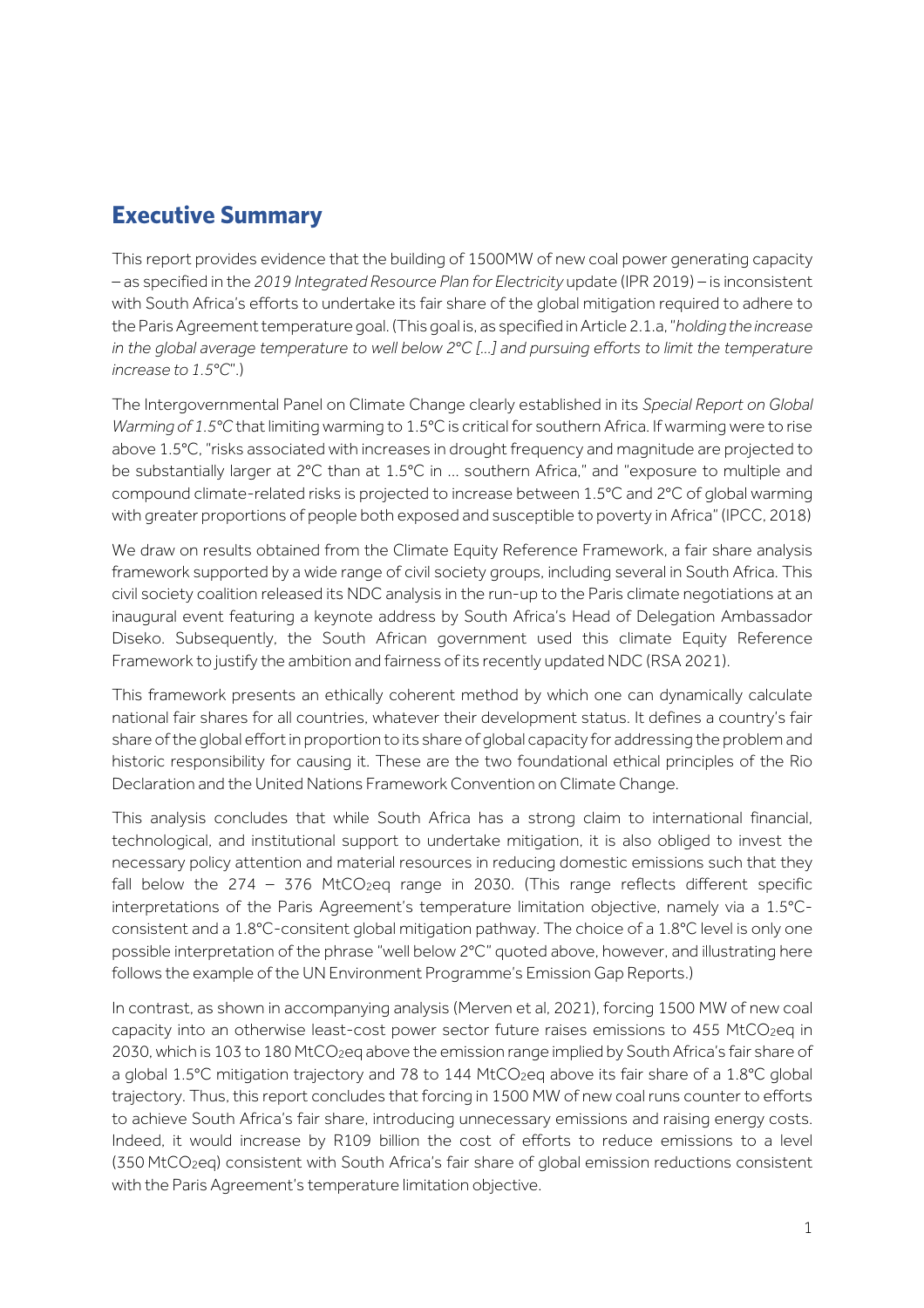## **1 Background**

#### **1.1 The fair shares concept and its relevance and necessity for dealing with climate change**

This report is based upon the fair shares approach to international climate mobilization. The South African government has been a strong champion of a fair shares approach, and, more specifically, in justifying the ambition and fairness of the recently updated NDC (RSA 2021), it utilized the same Climate Equity Reference Framework that is used in this report.The core motivator of this approach is the understanding that it will not be possible to stabilize the planetary climate system in time to avoid extremely damaging impacts unless the relative contributions to the stabilization process by countries and groups within them is very widely seen as fair, both within countries and between them.

There are two primary reasons why this is the case. The first is that climate stabilization is what has been called a "global commons" problem (e.g. Ostrom 1999). The second is that climate change implies several kinds of distributive justice problems, many of which arise due to actions necessary to reduce or avoid greenhouse gas emissions. On the first point, it is important to recall the fact that no country can stabilize its own climate system, for the simple reason that no country has its "own" climate system and that the health of the climate system within its territory is overwhelmingly determined by the actions or inactions of other countries. Therefore, if it truly wishes to stabilize the *global* climate system, a country must act in a way that evokes ambitious reciprocation from others, which generally implies that it must be seen as doing its fair share in the global effort. As expressed clearly by the IPCC in the Summary for Policy Makers of its Fifth Assessment Report: "outcomes seen as equitable can lead to more effective cooperation" (IPCC 2014).

As for the distributional justice implications of mitigation action, the key point is that extreme inequality within and between countries cannot be treated as an unrelated issue. If the challenge of climate stabilization – driving *global* carbon dioxide emissions to net zero by 2050 – is to be achieved, the effort to achieve it must proceed by creating just, inclusive and very low carbon development pathways. While all countries and people can be expected to contribute earnestly to the global effort, those contributions must be fairly distributed. They certainly cannot be distributed in a way that would impose demands for climate action that are too large to be met without undue cost and hardship by poorer countries and people contending with other immediately pressing developmental objectives.

In practice, the fair shares approach emphasizes the evaluation of national climate mobilization efforts. As the pressure on all countries to increase their ambition rises, it is important to be able to assess which countries are making climate action pledges that are consistent with their fair share of the necessary global effort. Ultimately, the question is whether a country is contributing to the global effort in proper proportion to its national capacity and responsibility – as per the United Nations Framework Convention on Climate Change's central principle of "*common but differentiated responsibilities and respective capabilities*."

The fair shares framing has increased in importance as the climate policy discussion increasingly references national "net zero" 2050 emissions targets, and 2030 targets that, as per the IPCC, should take us halfway there. While these are suitable as global targets, they do not map evenly to countries at different levels of development. Ours is a world in which some countries, and people, are fantastically rich, while others are not, in which some have emitted huge amounts of greenhouse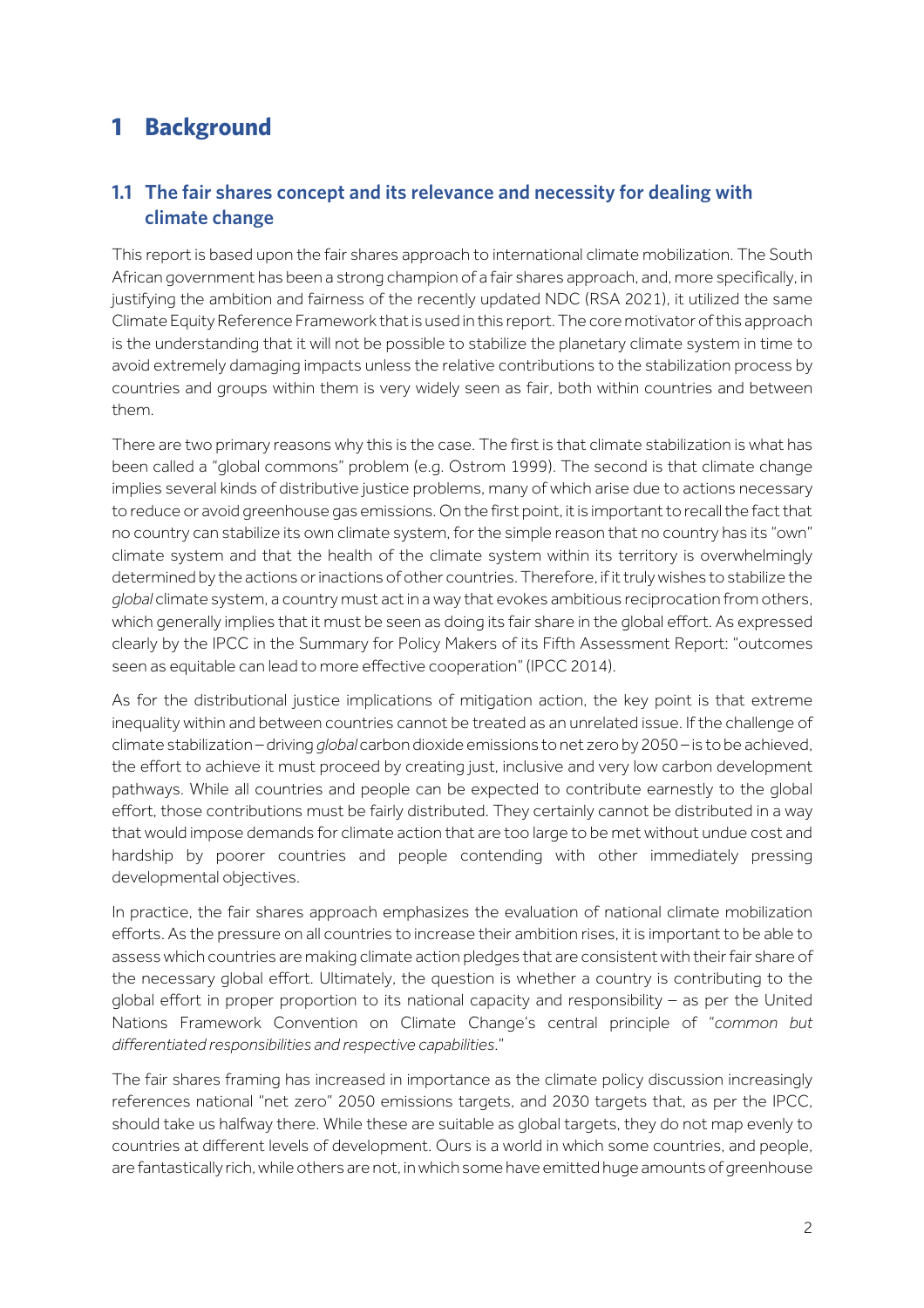gases, while others have not. In this context of vast disparities, it would make no sense if all countries, rich and poor alike, had identical ethical obligations – to reduce their emissions to zero by 2050.

The equity evaluation of national actions is not a purely academic exercise. It matters a great deal if South Africa, for example, is seen as doing its fair share because it impacts the negotiation environment of the Global Stock Take of the Paris Agreement, in which countries assess each other's contributions and present their own revised action plans, or Nationally Determined Contributions, every five years. As a country demonstrates its willingness to undertake its fair share of a common effort, it reassures and pressures other countries to respond in kind.

It must be emphasized that South Africa does indeed have a fair share of the global mitigation effort. While wealthy and high-emitting countries have the largest fair shares, every country does have a fair share, however small, grounded in fundamental principles of equity and justice. Countries often rationalize their modest mitigation efforts on flimsy grounds. In fact, Winkler et al (2018) observed that well more than half (101 out of 163) of the countries submitting Intended Nationally Determined Contributions in preparation for the Paris Agreement, ranging from Cameroon to Canada, rationalized their modest efforts on the grounds that they are merely small contributors to the total global emissions. If the efforts of countries that collectively are responsible for one-quarter of global emissions is treated as irrelevant, then global emissions can never approach zero, and the Paris temperature objective is out of reach.

Moreover, South Africa holds an important position in the African and global economies, and has a correspondingly large emission footprint, placing it in the top 15 countries in terms of annual emissions. Consequently, it plays a similarly important role in establishing a global norm that each country must do its fair share.

Indeed, limiting warming to 1.5°C is particularly important for South Africa. The Intergovernmental Panel on Climate Change clearly established in its *Special Report on Global Warming of 1.5°C* that as warming rises above 1.5°C, climate change impacts worsen substantially for southern Africa. It explicitly catalogs various risks if warming were to rise above 1.5°C. For example, quoting the IPCC report:

- Climate models project robust differences in regional climate between present-day and global warming up to 1.5°C, and between 1.5°C and 2°C (high confidence). Large, robust and widespread differences are expected for temperature extremes (high confidence). [The regions in which] the strongest warming of hot extremes is projected to occur [include] southern Africa…
- Limiting global warming to 1.5°C is expected to substantially reduce the probability of extreme drought, precipitation deficits, and risks associated with water availability (i.e., water stress) in some regions… In particular, risks associated with increases in drought frequency and magnitude are projected to be substantially larger at 2°C than at 1.5°C in the Mediterranean region (including southern Europe, northern Africa and the Near East) and southern Africa…
- Exposure to multiple and compound climate-related risks is projected to increase between 1.5°C and 2°C of global warming with greater proportions of people both exposed and susceptible to poverty in Africa and Asia (high confidence ). For global warming from 1.5°C to 2°C, risks across energy, food, and water sectors could overlap spatially and temporally,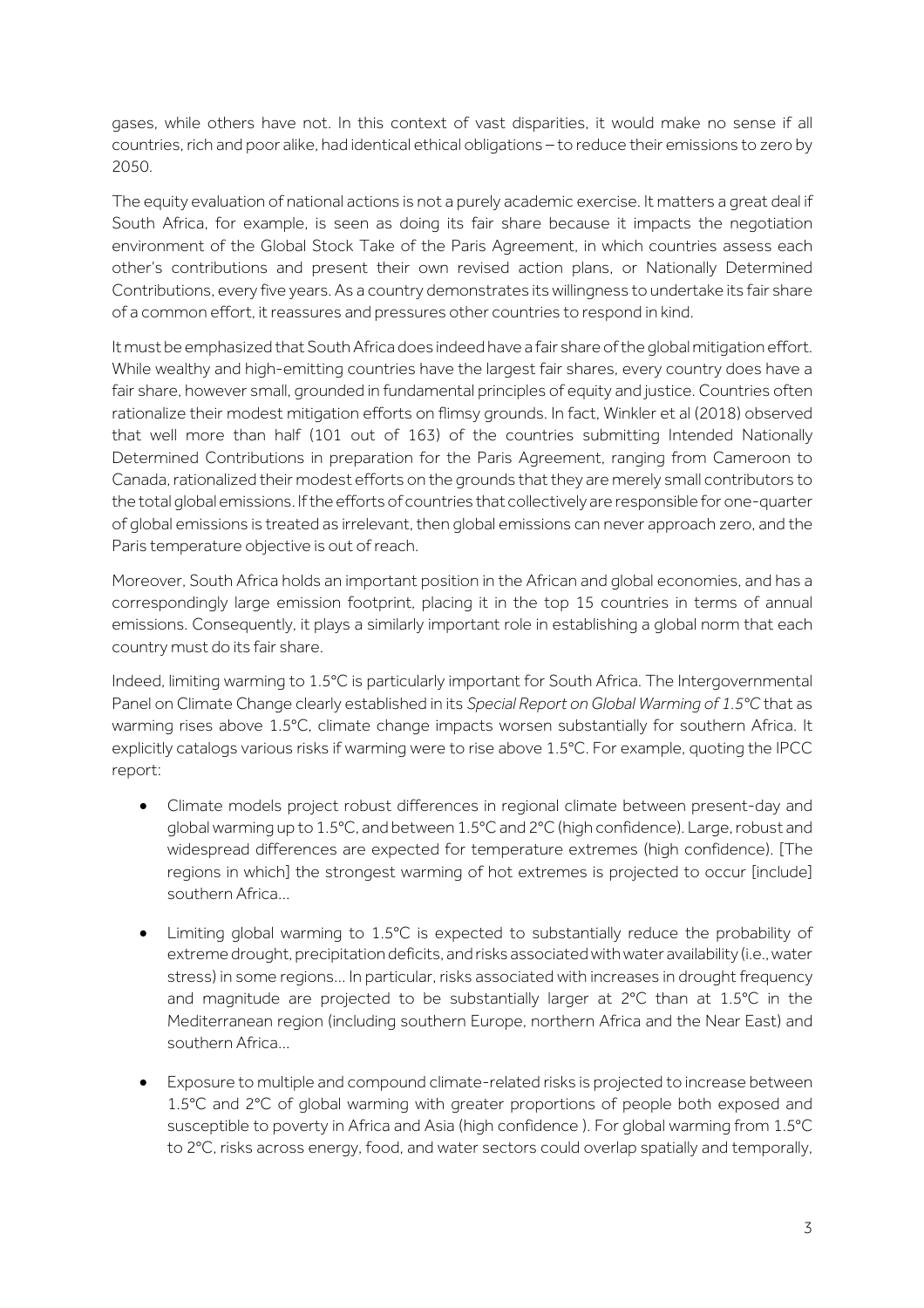creating new – and exacerbating current – hazards, exposures, and vulnerabilities that could affect increasing numbers of people and regions (medium confidence ).

- Limiting global warming to 1.5°C, compared with 2°C, is projected to result in smaller net reductions in yields of maize, rice, wheat, and potentially other cereal crops, particularly in sub-Saharan Africa, Southeast Asia, and Central and South America;
- Reductions in projected food availability are larger at 2°C than at 1.5°C of global warming in the Sahel, southern Africa, the Mediterranean, central Europe and the Amazon (medium confidence ). This suggests a transition from medium to high risk of regionally differentiated impacts on food security between 1.5°C and 2°C.

These examples clearly illustrate that the failure of the multilateral effort to address climate change to limit warming to 1.5°C would have severe consequences for South Africa and its economy, ecosystems, and population. It is therefore in South Africa's interest to contribute to this multilateral effort in a manner that encourages other states to do the same, i.e. by implementing what can be widely seen to be South Africa's fair share of the global effort.

#### **1.2 Objective: Determine whether 1500 MW new coal power generating capacity is consistent with South Africa's efforts to undertake its fair share of the global mitigation to hold warming well below 2°C**

The purpose of this report is to determine whether building 1500 MW of new coal power generating capacity – as specified in the 2019 IRP update and Ministerial determination of 2020 – is consistent with South Africa's efforts to undertake its fair share of the global mitigation required to adhere to the Paris Agreement temperature goal of "*holding the increase in the global average temperature to well below 2°C [...] and pursuing efforts to limit the temperature increase to 1.5°C*."1

This report draws on the fair share framework of the Climate Equity Reference Project. This framework for understanding countries' fair share of the global climate effort has been used in South Africa's recently adopted updated NDC (RSA 2021) as a basis for gauging the fairness of countries' contributions. The framework is rooted in the equity principles of the United Nations Framework Convention on Climate Change and its Paris Agreement, and is capable of accommodating a wide range of specific ethical perspectives. The report will reference the analyses regularly released by the broad, globalCivil Society Equity Review Coalition, encompassing a similarly broad range of perspectives, that was initially launched in the run-up to the Paris climate negotiations at an inaugural event featuring a keynote address by South Africa's Head of Delegation Ambassador Diseko.

<sup>1</sup> Specifically, the report provides results and conclusions from calculations using a 1.5°C and a 1.8°Cconsistent global mitigation pathway, and provides additional results for a 2°C consistent mitigation pathway for information only.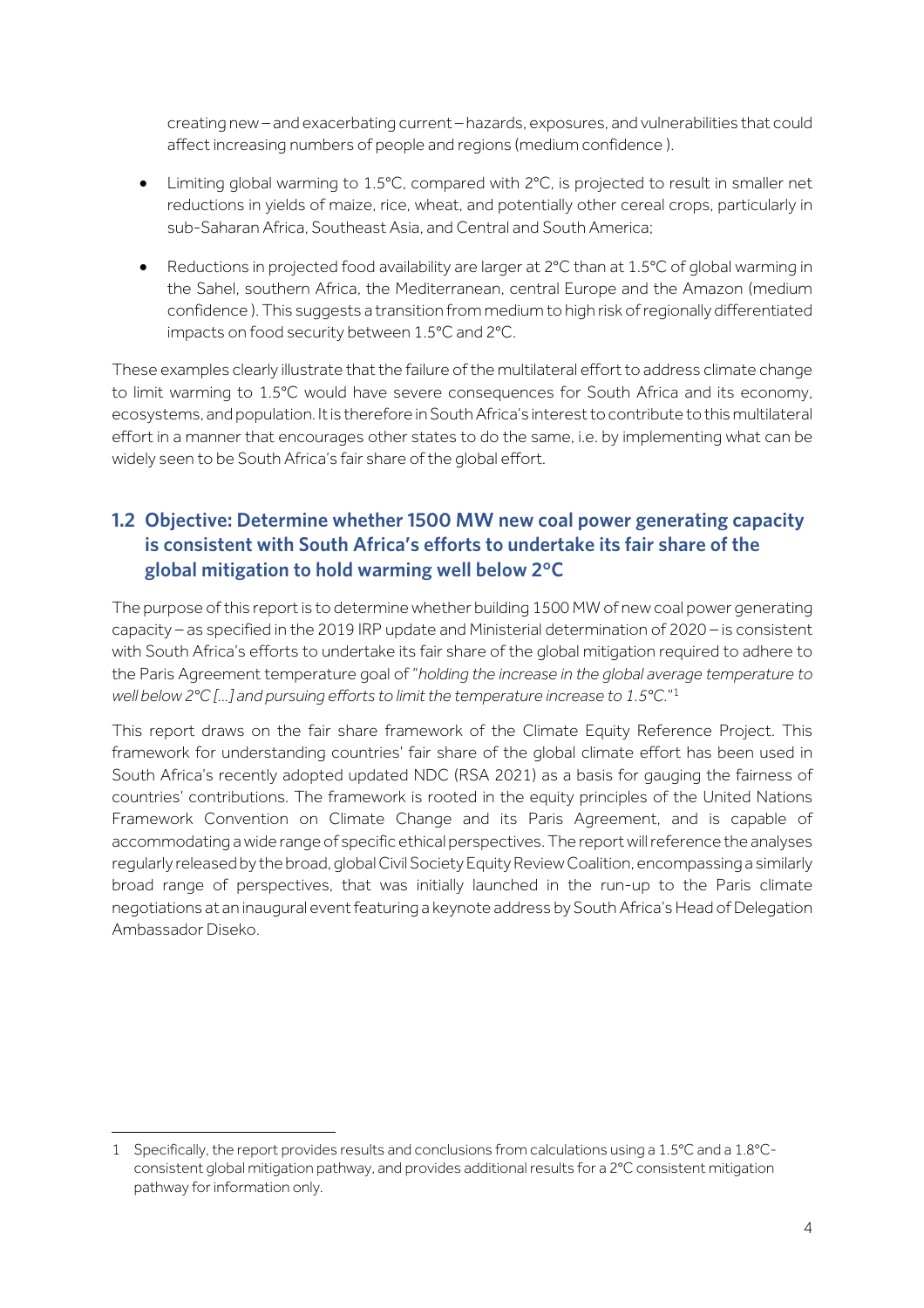## **2 Defining South Africa's fair share**

#### **2.1 The Climate Equity Reference Framework**

The fair shares framework we apply in this report is known as the Climate Equity Reference Framework.<sup>2</sup> This framework presents an ethically coherent method by which the user can dynamically calculate national fair shares for all countries, whatever their development status. It defines a country's fair share of the global effort in proportion to its share of global capacity for addressing the problem and historic responsibility for causing it. (These are the two foundational ethical principles of the Rio Declaration and the United Nations Framework Convention on Climate Change.)

This result of this analysis is a national "responsibility and capacity index" (RCI), which represents what fraction of the combined global responsibility and capacity is held by a given country at a given point in time. This RCI can then be used to calculate national fair shares of the global mitigation effort relative to any global mitigation pathway.However, as discussed in the following section, the Climate Equity Reference Framework provides the user with considerable flexibility in how this RCI is defined, so as to accommodate a broad range of ethical perspectives.

A historically high-emitting country's fair share of the global effort to adhere to the Paris Agreement's temperature goal will typically require reductions that exceed its domestic emissions. This is an important implication of defining a country's fair share of the global effort in proportion to its share of global capacity and responsibility. For example, the recent US fair share study (ActionAid USA *et al.* 2020) calculated the US fair share to be equivalent to a 195% reduction below its 2005 emissions in 2030. The converse is also the case. Developing countries typically have fair shares that are smaller than their projected domestic emissions. This is the case even though all countries must approach zero emissions. A critical consequence of this result is that international support is not a secondary issue – wealthy nations such as the US can only fully deliver their fair share of the global effort by supporting a substantial amount of additional climate action in other countries. This is a key feature of the approach, and one of the reasons it is widely considered to accurately capture the ethical core of the climate problem.

Developing countries like South Africa generally have fair shares smaller than the emissions reductions that should occur within their territories under ambitious global mitigation pathways that are consistent with the Paris Agreement's temperature limitation objectives. All of these emissions reductions must be implemented to achieve the Paris temperature goals, but they cannot be expected without sufficient international support. That said, all countries should fulfill their fair shares, and moreover should plan for complete national decarbonization, even though developing countries may in practice need further international support to pursue such complete decarbonization at the necessary speed, or at least may have a strong moral claim to such support.

#### **2.2 The Civil Society Equity Review initiative, and its equity settings**

During the run up to the 2015 Paris climate summit, a large international coalition formed to carry out a Civil Society Equity Review of the first generation of nationally determined contributions (NDCs) under the agreement. This coalition, consisting of diverse organizations presenting a wide

<sup>2</sup> See Holz, Kartha, Athanasiou (2018), which builds on our earlier Greenhouse Development Rights Framework (Baer *et al.* 2008).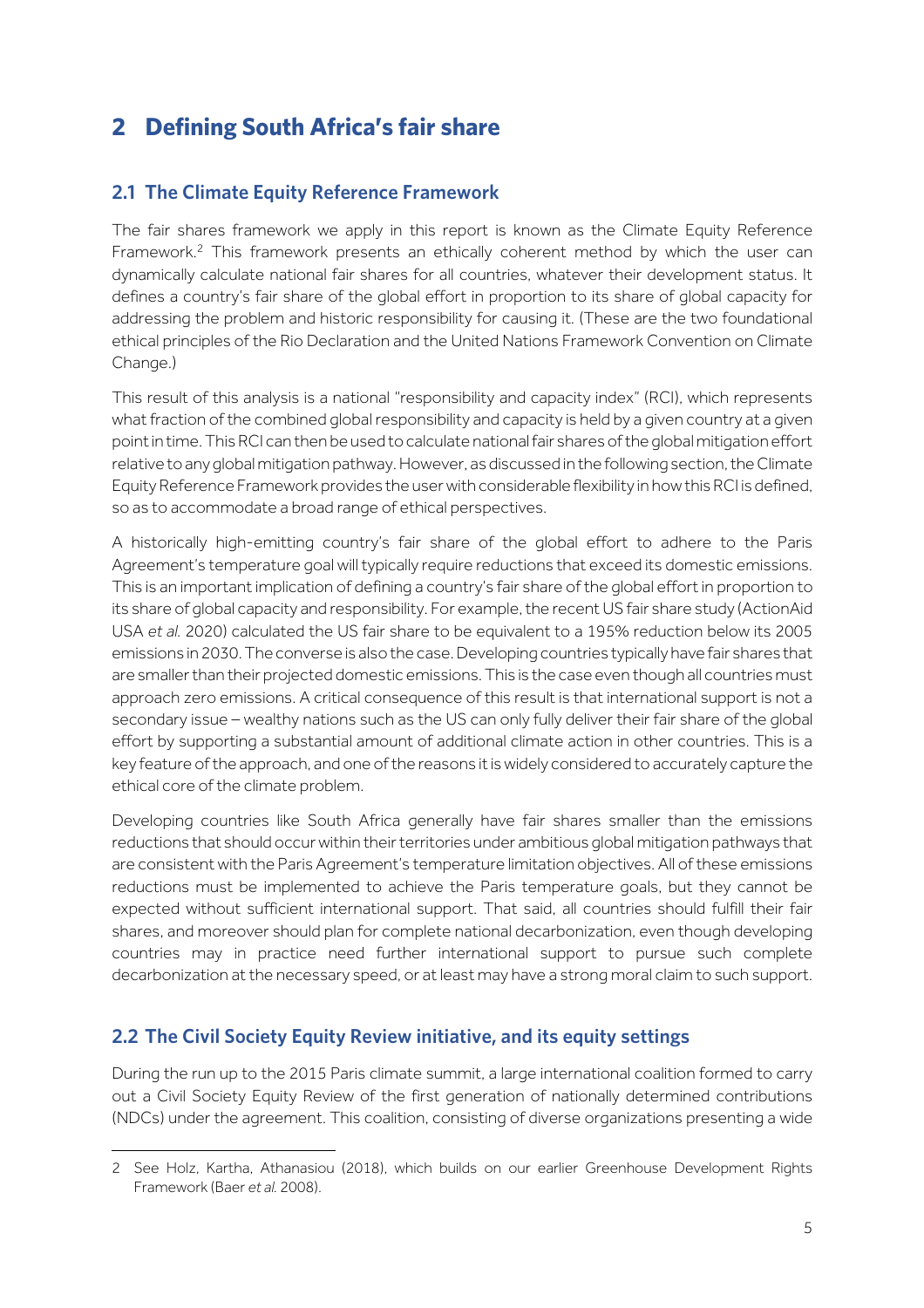range of ethical perspectives, has continued to collaborate over the ensuing years and issue annual fair share assessments of the countries' NDCs. The group came together to debate and reach consensus on the ethical basis that would govern the NDC fair share assessment, and adopted the Climate Equity Reference Framework because of the wide range of ethical perspectives it could accommodate.

It does this by allowing the user to decide the exact definition of "capacity" and the "responsibility" in the calculation of the RCI. Countries' capacity is defined in a manner that distinguishes between the financial resources of a rich person and those of a poor person, and provides flexibility as to how this is done. For example, it excludes the "survival" or "development incomes" of the poor in a manner defined relative to an income threshold that the user can select from a wide range. Similarly, it allows historic responsibility for emissions to be defined with respect to a specific year that can also be selected by the user from a wide range, reflecting different perspectives on the meaning and importance of historic responsibility.

The available range of perspectives includes those that would be difficult to justify as fair reflections of the ethical principles of the Climate Convention. For example, the framework allows one to calculate historical responsibility for emissions starting from 2015, the year that the Paris Agreement was adopted, even though this choice would be difficult to justify as an ethically grounded reflection of the notion of *historical* responsibility.

Ultimately, while the CSO coalition could not converge on one specific equity position, it did converge toward a *range of equity settings* that it judged to be acceptably fair. That range is bracketed by two fair share benchmarks<sup>3</sup>:

- The first defines responsibility as *cumulative national emissions since 1950* (a relatively recent date that marks the start of global acceleration of fossil fuel-based development) and relative to a *moderately progressive definition of capacity*. The capacity calculation is sensitive to national income distribution, which allows capacity to be defined in a manner that varies with income levels. In this benchmark, *all income (per person, per year) below a development threshold of \$7,500 purchasing power parity (PPP) is excluded*, removing poor people's income from the calculation of national capacity but including all the income above this threshold.
- The second defines responsibility as *cumulative national emissions since 1850* (approximately the start of the industrial revolution), and relative to a highly progressive definition of capacity. In this benchmark, as in the benchmark above, all income below \$7,500 PPP is excluded from the calculation of national capacity. Similarly, *all income above a 'luxury threshold' of \$50,000 is included in this calculation*. Between the two thresholds, a *steadily rising weighting* (analogous to successive tax brackets) that begins at 0% and rises to 100% includes gradually more of the income in the calculation of capacity.

In accordance with each of the above equity settings in turn, South Africa's capacity and responsibility can be calculated as a percentage of the global total and averaged, based on standard publicly available data sources for income, income distributions, and emissions (see footnote 1). The result, South Africa's RCI, is calculated to be 0.46% (for the first set of equity settings, corresponding to the lower end of the CSO range) and 0.70% (for the second, or upper end of the range).

<sup>3</sup> For technical documentation, see *About the Climate Equity Reference Calculator*, https://climateequityreference.org/calculator-about/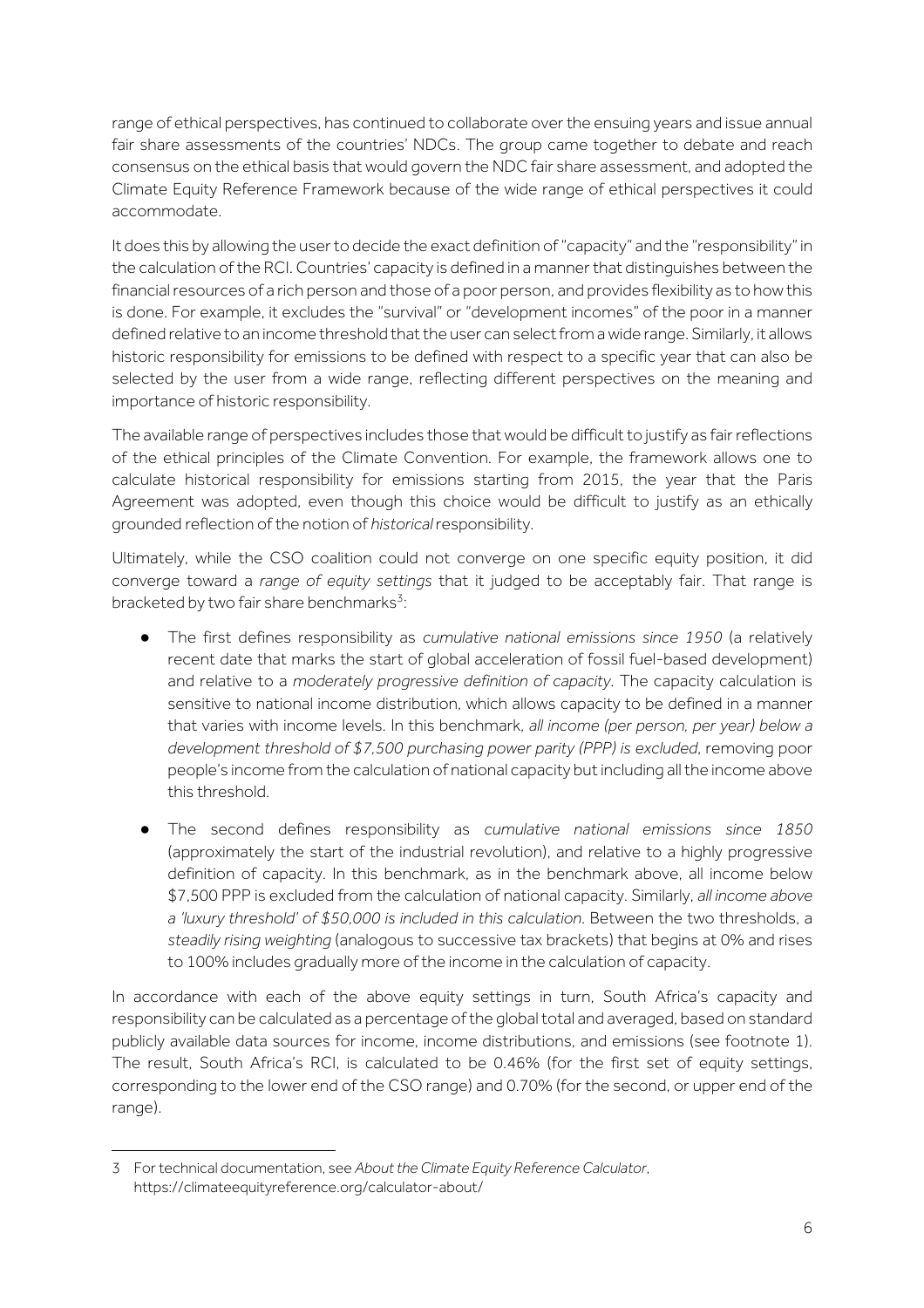#### **2.3 Results for South Africa – South Africa's Fair Share**

The results of the fair share analysis described above, as applied to South Africa, are shown belowin Table 1. Results are given for pathways corresponding to 1.5°C and 1.8°C warming above preindustrial levels. These two pathways are chosen to represent possible interpretations of the temperature limitation objectives in Article 2.1.a of the Paris Agreement,<sup>4</sup> which references both "well below" 2°C and 1.5°C. The choice of a 1.8°C is only one possible interpretations, and follows the example of the UN Environment Programme's *Emission Gap Reports.* (Additionally, the tables and charts below show results for a 2°C pathway, although with the caution that this is arguably not consistent with the Paris Agreement.)

The CERP framework proceeds as follows:

- For each pathway, first the total amount of the mitigation effort that is required globally is calculated (table 1, row 2).
- Next, each country's percentage share of the global responsibility and capacity (its RCI) is calculated, depending on the choice of equity benchmark, which also represents the country's percentage share of the global mitigation effort required (table 1, row 3).
- Then, the product of the global mitigation and each country's RCI yields its fair share of the global mitigation effort (in MtCO<sub>2</sub>eq, table 1, row 4).
- To express this as each country's fair allocation (or target), this fair share of global mitigation is subtracted from its projected emissions without mitigation (table 1, row 5).

Global mitigation under these three pathways varies from 26,595 MtCO<sub>2</sub>eq (1.8°C) to 31,707 MtCO<sub>2</sub>eq (1.5°C) in 2030 below a global no-efforts baseline (Table 1, row 2). Results are also calculated for both the upper and lower end of the CSO fair share range, as defined by the two benchmarks outlined above, giving South Africa an RCI of 0.46% and 0.70%, respectively, of the total global capacity and responsibility (Table 1, row 3), and thus of the total obligation to act. Multiplying South Africa's RCI by the total mitigation required globally yields its fair share of the global mitigation effort, which varies (depending on the equity benchmark) from 146 to 223 MtCO2eq (for a 1.5°C temperature objective), or 121 to 187 MtCO<sub>2eq</sub> (for a more risky 1.8°C temperature objective) of mitigation below baseline<sup>5</sup> emissions (Table 1, row 4).

<sup>4</sup> "Holding the increase in the global average temperature to well below 2 °C … and pursuing efforts to limit the temperature increase to 1.5 °C." In particular, the phrase "well below 2°C" is ambiguous. Results for a 2°C pathways are given acknowledging that results for "well below 2°C" would have to be more ambitious than those for 2°C. Results for a 1.8°C pathway are given to provide further detail on results between the 1.5°C and 2°C cases. In the report text, only results for the 1.5°C and 1.8°C pathways are discussed, results for the 2°C pathway are given in the tables and charts for as an additional reference case.

<sup>5</sup> The Climate Equity Reference Framework conceptualizes mitigation effort relative to a "no-effort baseline" which is a reference case in which no climate action is taken. No-effort baselines for each country are derived from third party (IMF) GDP projections and the country's historical greenhouse gas intensity improvements. For this report, new baselines that take into account the economic downturn associated with the Covid-19 pandemic have been produced. For reference, these new baselines are in the calculator database version v7.3, which, at the time of this writing, is in pre-release status. An interactive version of the Climate Equity Reference Calculator (Holz et al. 2019) running database v7.3 is available at https://calculator-update.climateequityreference.org. For general background and technical documentation of the baseline methodology used here, see *Definition, sourcing, and updating of the emissions baselines* at https://climateequityreference.org/calculator-information/gdp-and-emissionsbaselines/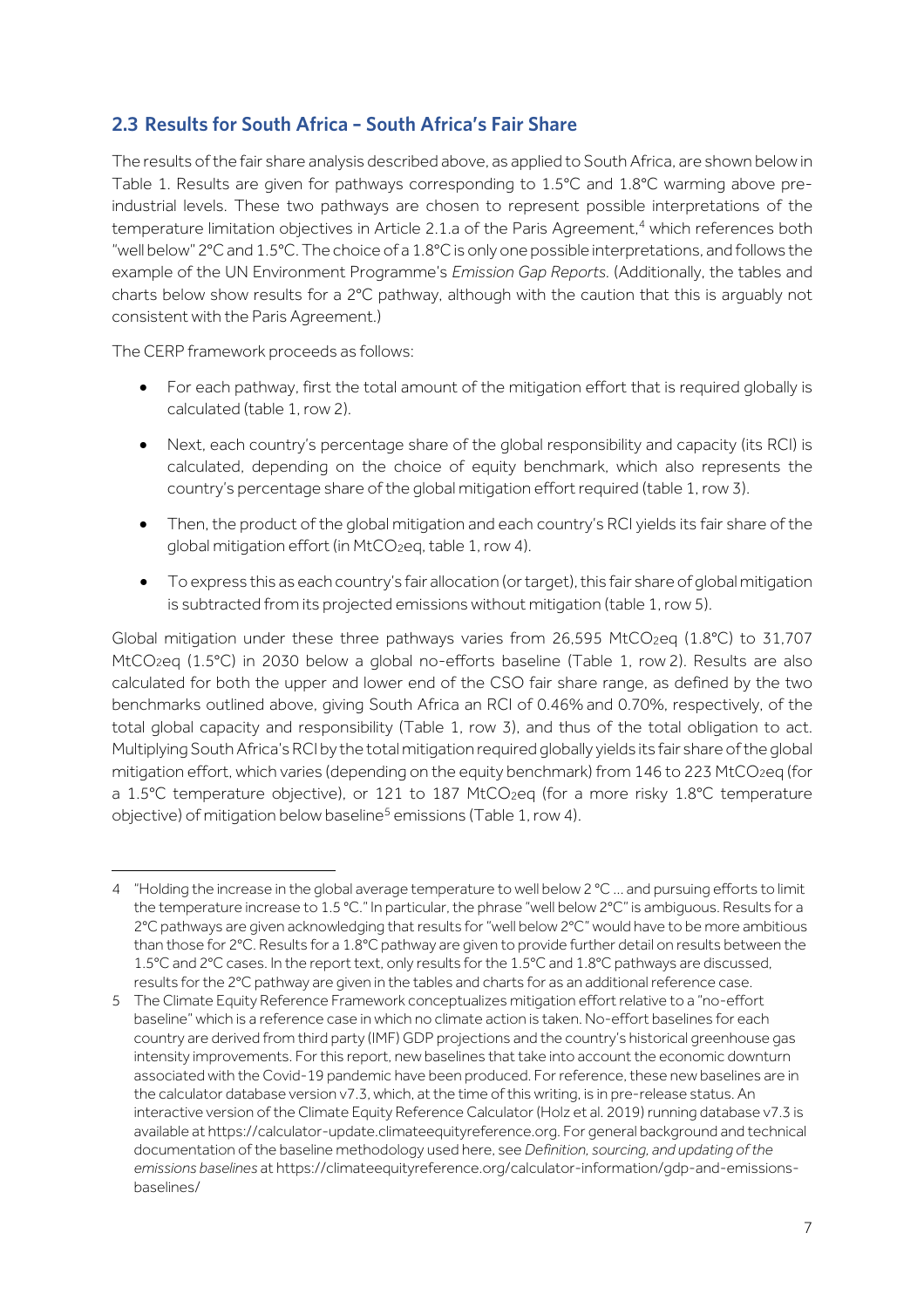|   |                                                                                                     |                    | <b>Fair Share Scenarios</b> |                          |                          |                          |                          |                          |
|---|-----------------------------------------------------------------------------------------------------|--------------------|-----------------------------|--------------------------|--------------------------|--------------------------|--------------------------|--------------------------|
|   |                                                                                                     |                    | $1.5^{\circ}$ C<br>lower    | $1.5^{\circ}$ C<br>upper | $1.8^{\circ}$ C<br>lower | $1.8^{\circ}$ C<br>upper | $2.0^{\circ}$ C<br>lower | $2.0^{\circ}$ C<br>upper |
| 1 | South Africa baseline emissions.<br>projected to 2030, in MtCO <sub>2</sub> eq                      | A                  | 509                         | 509                      | 509                      | 509                      | 509                      | 509                      |
| 2 | Global Mitigation requirement<br>below baseline in 2030, in MtCO <sub>2</sub> eq                    | B                  | 31,707                      | 31,707                   | 26,595                   | 26,595                   | 21,003                   | 21,003                   |
| 3 | South Africa share of Global<br>Responsibility and Capacity, to 2030                                | <b>RCI</b>         | 0.70%                       | 0.46%                    | 0.70%                    | 0.46%                    | 0.70%                    | 0.46%                    |
| 4 | South Africa mitigation fair share,<br>projected to 2030, in MtCO <sub>2</sub> eq below<br>baseline | $C = B \times RCI$ | 223                         | 146                      | 187                      | 121                      | 148                      | 96                       |
| 5 | South Africa Fair Share Allocation.<br>in 2030, in $MtCO_2$ eg                                      | $D = A - C$        | 286                         | 364                      | 323                      | 388                      | 362                      | 413                      |

Table 1. Key metrics for calculating South Africa's fair share ranges for 1.5°C, 1.8°C and 2°C global pathways

\* all figures *excluding* Land Use, Land Use Change, and Forestry (LULUCF). See Table 2 and accompanying note.

The fair share results of the two pathways and two ends of the CSO equity range (Table 1) differ quite significantly, nearly by a factor of 2, but in all cases South Africa's fair share results are similar to other developing countries in a critical respect. That is, they imply a fair share of the global mitigation effort that is smaller than would be required to actually make South Africa's national emissions pathway consistent with a globally ambitious pathway. With regard to the additional mitigation effort that would be necessary to close this gap, South Africa has a strong ethical and political claim for international support from developed countries (as explained above). This is true for the 1.5°C or the 1.8°C global pathway, and over the entire equity range bracketed by the two CSO benchmarks.

Nonetheless, South Africa's fair share still implies that it is obliged to undertake, as its own direct effort, a portion of the total required mitigation depending on fair share benchmark and temperature objective chosen. Specifically, for implementing its fair share under a 1.5°Cconsistent global pathway, South Africa would need to reduce its 2030 emissions by 146 to 223 MtCO<sub>2</sub>eq below baseline to reach a 286 to 364 MtCO<sub>2</sub>eq target range (depending on the fair share benchmark chosen), while under a 1.8°C-consistent pathway fair-share reductions below baseline would be 121 to 187 MtCO<sub>2</sub>eq, for a target range of 323 to 388 MtCO<sub>2</sub>eq.

For the purposes of this report, this latter point is the relevant one. The fair shares analysis clearly concludes that South Africa has no excess emissions allocation that would allow its emissions to rise above the level that it would emit without any mitigation efforts (the "baseline"), and indeed must reduce emissions by between 121and 187 MtCO2eq below that level as its fair share of holding warming below 1.8°C, and between 146 and 223 MtCO<sub>2</sub>eq below that level as its fair share of limiting warming to 1.5°C (Table 1, row 4). Rather, it must devote policy attention and national resources to ensuring that significant fair-shares mitigation efforts are indeed undertaken, and to making the corresponding investments.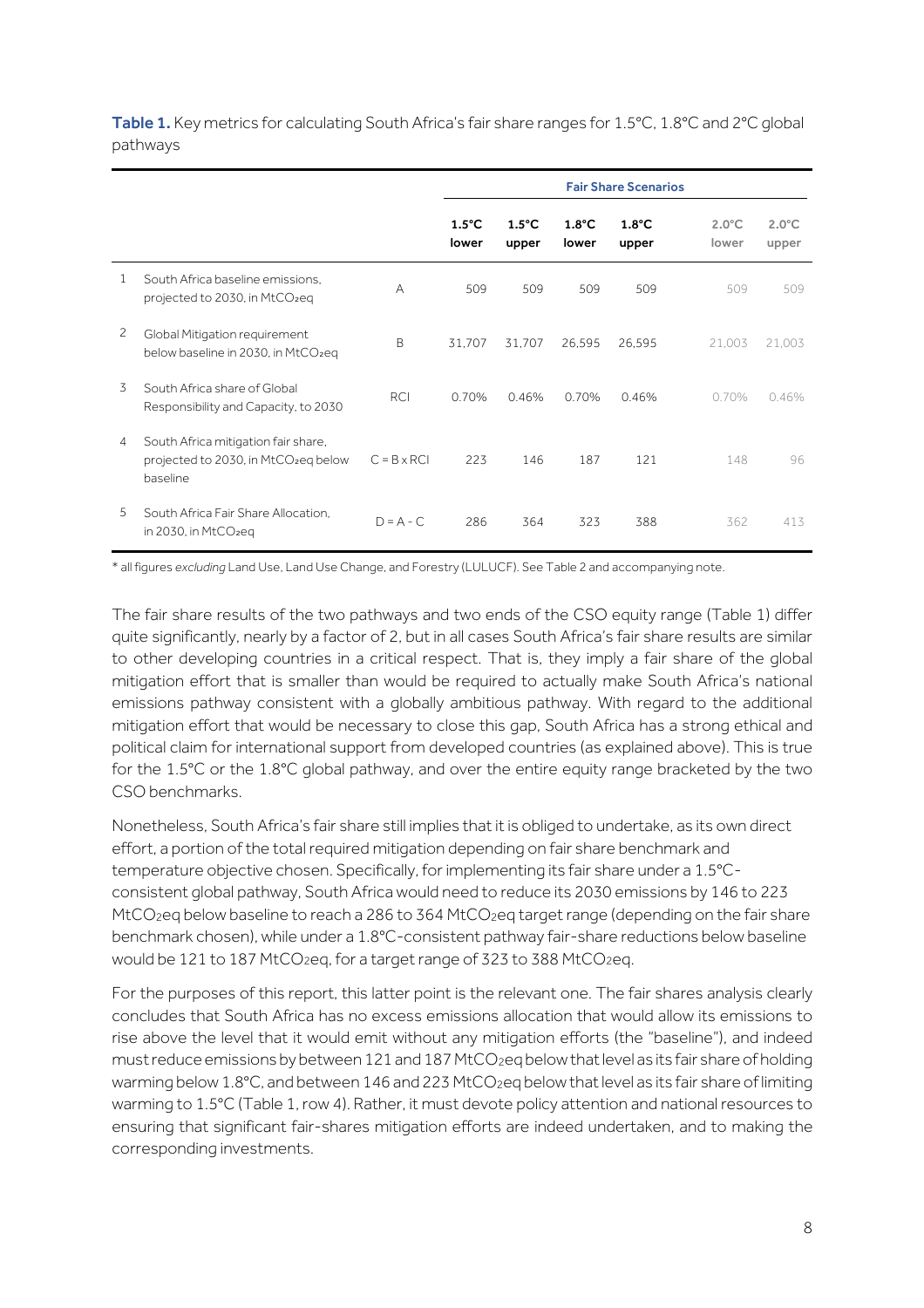In addition to Table 1 above, which presents the results of the fair share analysis for the year 2030 specifically, Figure 1 shows the same results as a set of time series charts indicating the fair share target range (blue line) for each of the six possible combinations of temperature limitation objectives (1.5°C, 1.8°C and 2°C) and lower vs. upper end of the equity range. The charts in Figure 1 also show, as an additional dotted green line, an illustrative domestic emissions trajectory that is consistent with the respective global rate of decarbonization under the temperature target, but which exceeds South Africa's fair share. This illustrative domestic emissions trajectory should be considered indicative only since it is based on a heuristic algorithm that applies the same rate of emissions reductions (relative to baseline) to each country.

Furthermore, a Table 2 is provided below, in which the results for the fair share target range (Table 1, row 5) are adjusted to include LULUCF, for comparability with the figures in South Africa's NDC, where targets are expressed inclusive of LULUCF.

Table 2. South Africa fair share emissions allocation under global mitigation pathways for 1.5°C, 1.8°C and 2°C

|                                                                                                    | <b>Fair Share Emissions Allocation (2030)</b> |                                 |                                 |
|----------------------------------------------------------------------------------------------------|-----------------------------------------------|---------------------------------|---------------------------------|
|                                                                                                    | $1.5^{\circ}$ C<br>(MtCO <sub>2</sub> eg)     | $1.8^{\circ}$ C<br>$(MtCO_2eq)$ | $2.0^{\circ}$ C<br>$(MtCO_2eq)$ |
|                                                                                                    |                                               | including LULUCF *              |                                 |
| CSO equity range (lower)                                                                           | 274                                           | 311                             | 350                             |
| CSO equity range (upper)                                                                           | 352                                           | 376                             | 401                             |
| illustrative domestic emissions<br>consistent with global goal, including<br>international support | 214                                           | 259                             | 309                             |

<sup>\*</sup> The numbers in this table have been adjusted, relative to those in Table 1, to include land-use to express emissions in terms comparable to South Africa's NDC, whereas the charts below generated by the Climate Equity Reference Calculator (and the figures in Table 1) exclude LULUCF in their calculations. For the purpose of calculating the "including LULUCF" figures above, LULUCF sector removals of 12 MtCO2 in 2030 have been assumed. "Illustrative domestic emissions" in each of the three mitigation cases gives domestic emissions level for South Africa that reflects an overall rate of decarbonization consistent with the global rate of decarbonization, which would be achieved by means of South Africa fulfilling its own fair share, plus additional mitigation enabled through international financial and technological support.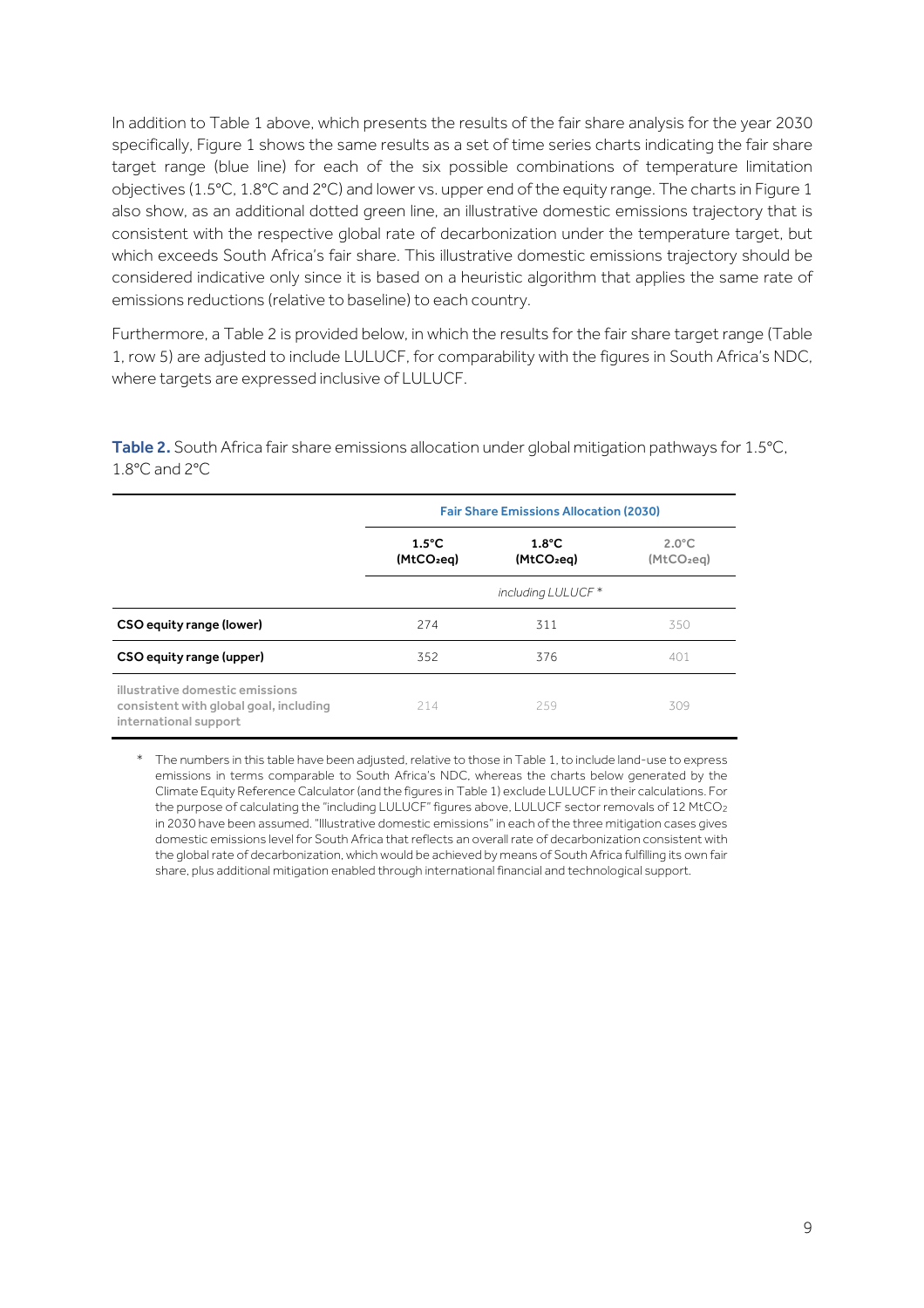

#### Figure 1. South Africa's Fair Share Ranges of 1.5°C, 1.8°C and 2.0°C consistent global mitigation

"Illustrative domestic emissions" in each of the three mitigation cases gives domestic emissions level for South Africa that reflects an overall rate of decarbonization consistent with the global rate of decarbonization, which would be achieved by means of South Africa fulfilling its own fair share, plus additional mitigation enabled through international financial and technological support.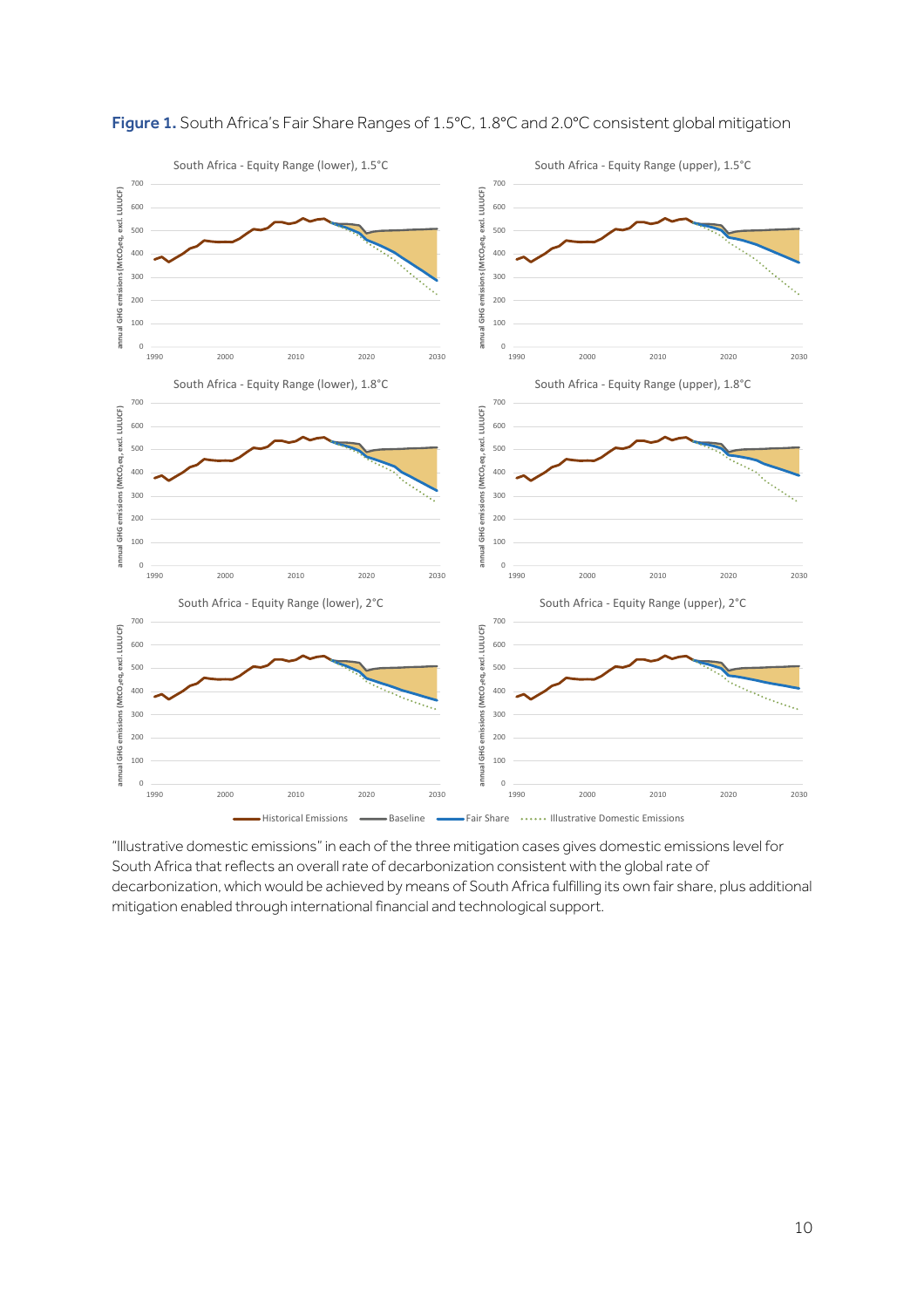# **3 Consistency of 1500 MW of additional coal-fired power with South Africa's fair share of the global emission reduction effort**

We can now determine whether building 1500MW of new coal capacity as specified in the updated 2019 IRP is consistent with South Africa's efforts to undertake its fair share of the global mitigation required to adhere to the Paris Agreement temperature limitation objective, based on the fair share analysis detailed above.

We reference the accompanying the expert analysis (Merven, Burton, and Lehmann-Grube, 2021), which assesses South Africa's economy-wide GHG emissions that would result from forcing the addition of 1500 MW of new coal capacity, as specified in the updated 2019 IRP, into an otherwise least-cost electricity supply mix. That report concludes that South Africa's GHG emissions would amount to 455 MtCO<sub>2</sub>eq in 2030 if that plan were to be implemented. Table 3 compares this emission level with the fair share range for South Africa, for all three global temperature pathways (1.5°C, 1.8°C, and 2.0°C), and for both the upper and lower end of the Civil Society Equity Review range.

Table 3. South Africa fair share emissions allocation under global mitigation pathways for 1.5°C, 1.8°C and 2°C, and the upper and lower ends of the CSO equity range, compared to the estimated range of economy-wide emissions resulting from forcing 1500 MW of new coal capacity into the electricity system, 2030.

|                             | <b>Fair Share Emissions Allocation</b><br>(2030) |                                         |                 | 1500 MW of forced<br>new coal capacity |
|-----------------------------|--------------------------------------------------|-----------------------------------------|-----------------|----------------------------------------|
|                             |                                                  | MtCO <sub>2</sub> eq, including LULUCF* |                 |                                        |
|                             | $1.5^{\circ}$ C                                  | $1.8^{\circ}$ C                         | $2.0^{\circ}$ C |                                        |
| CSO equity range<br>(lower) | 274                                              | 311                                     | 350             | 455                                    |
| CSO equity range<br>(upper) | 352                                              | 376                                     | 401             | 455                                    |

The foregoing results make clear that South Africa must undertake substantial emission reductions, bringing emissions to a level in the range of 274-352 MtCO<sub>2</sub>eq to achieve its fair share of emissions reductions consistent with limiting warming to 1.5°C, and to 311-376 MtCO<sub>2</sub>eq for its fair share of emissions reductions to holding warming below 1.8°C (including LULUCF). The implication of this fair share analysis, combined with the referenced expert analyses (also provided in Table 3, last column, derived by subtracting the extremes of the fair share range from the extremes of the Merven et al. emissions analyses), is that the addition of 1500 MW of coal-fired capacity as specified in the IRP increases emissions of an otherwise least-cost electricity supply mix to well above South Africa's fair share reduction range, by at least 78 to 144 MtCO<sub>2</sub>eg annually (in the 1.8°C case) or as much as 103 to 181 MtCO<sub>2</sub>eq annually (in the 1.5°C case), while also increasing costs of future power sector development.

Consequently, forcing 1500 MW of new coal capacity significantly raises costs of reducing emissions to within South Africa's 1.5°C fair share range. Specifically, the analysis by Merven *et al* also finds that forcing in 1500 MW of new coal capacity would raise the costs of an ambitious climate policy scenario that limits emissions to 350 MtCO<sub>2</sub>eq by R109 billion.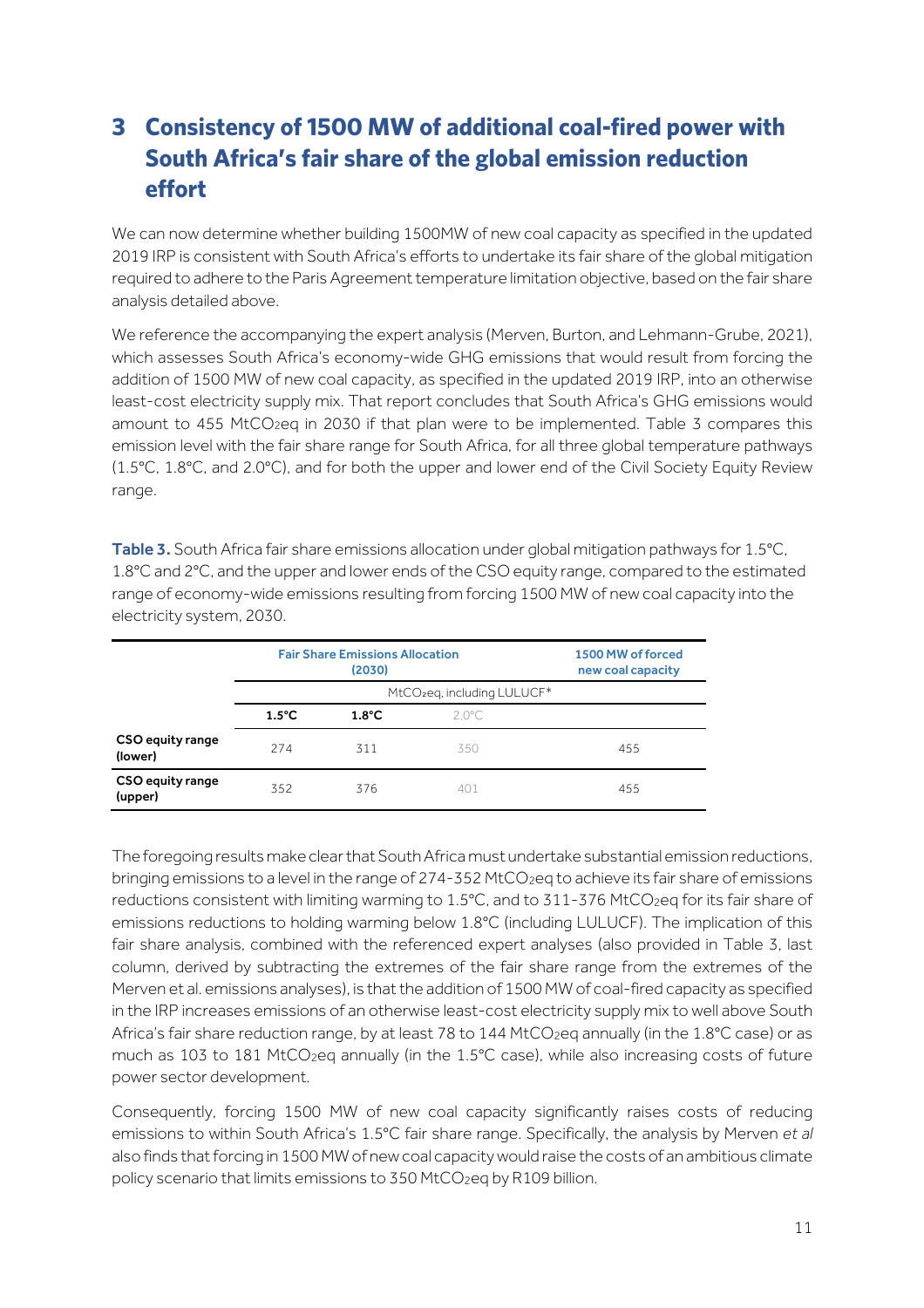## **4 Conclusion**

This report provides evidence that the building of 1500MW of new coal capacity – as specified in the 2019 IRP update – is inconsistent with South Africa's efforts to undertake its fair share of the global mitigation needed to adhere to the Paris Agreement temperature goal of "*holding the increase in the global average temperature to well below 2°C [...] and pursuing efforts to limit the temperature increase to 1.5°C*."

We draw on the results of a fair share analysis framework supported by a wide range of civil society groups, including several in South Africa. This analysis concludes that while South Africa has a strong claim to international financial, technological, and institutional support to undertake mitigation, it is also obliged to reduce its emissions to the range 274-352 MtCO<sub>2</sub>eg to limit warming to 1.5°C, and 311-376 MtCO2eq to hold warming below the more risky 1.8°C (including LULUCF), and to invest the necessary policy attention and material resources in doing so.

However, the accompanying power sector analyses by Merven *et al*, concludes that the addition of 1500 MW of new coal capacity would lead to considerably higher emissions. This report thus concludes that the addition of 1500 MW of new coal capacity, as specified in the IRP 2019, is not consistent with South African efforts to undertake its fair share of global emission reductions*.*

Finally, South Africa is the leading economy in Africa and an important member of the global community that stands among the top 15 greenhouse gas emitters. Given that trust in a global cooperative solution to the climate challenge depends fundamentally on countries making equitable contributions, South Africa would be contributing to undermining that trust, and diminishing the global resolve to address climate change, if it were not to fulfil its fair share. This, in turn, threatens the climate, safety, and livelihoods of South Africa's own citizens.